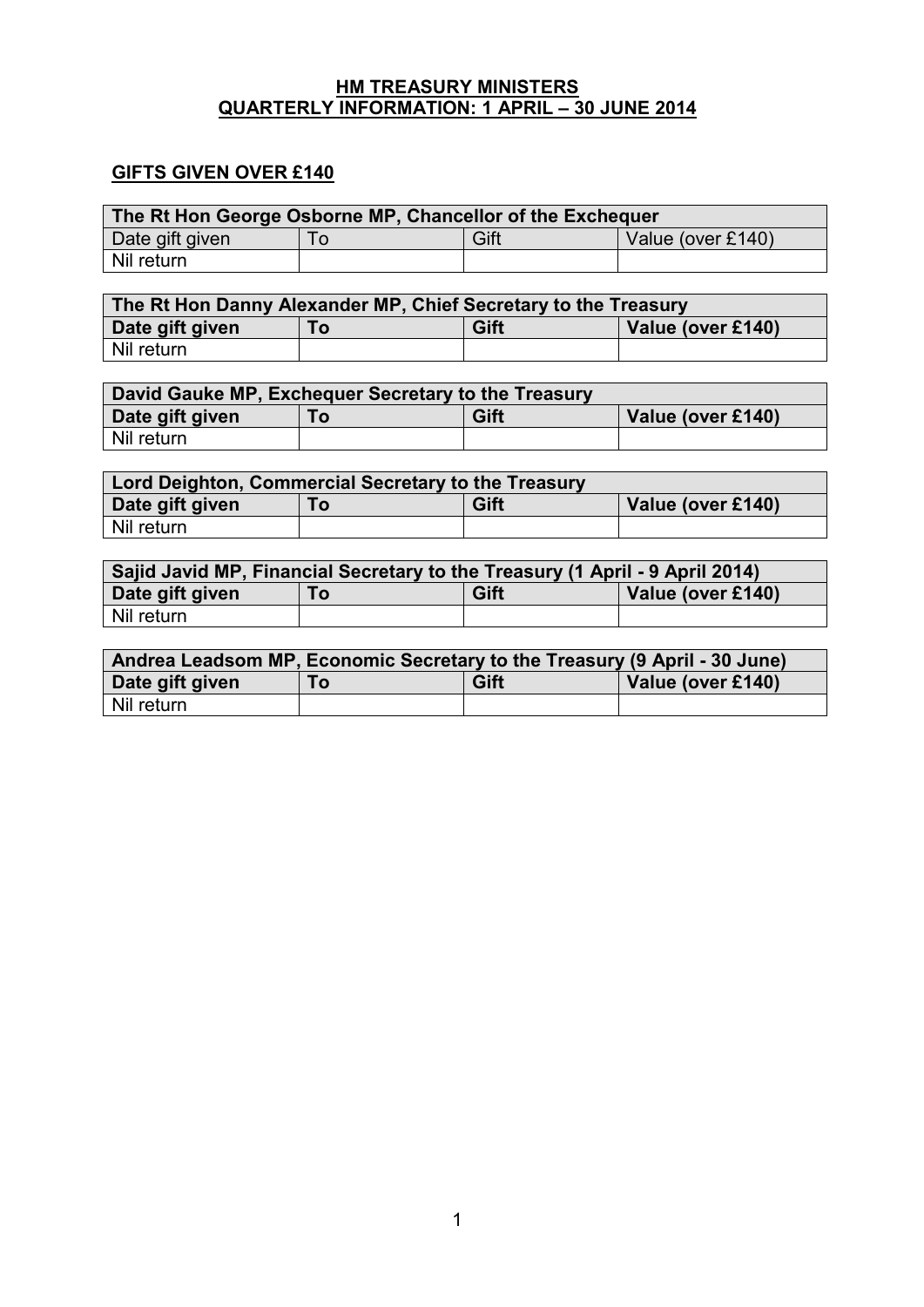# **GIFTS RECEIVED OVER £140**

| The Rt Hon George Osborne MP, Chancellor of the Exchequer |                                  |  |  |  |  |
|-----------------------------------------------------------|----------------------------------|--|--|--|--|
| Date gift<br>received                                     | Gift<br>Value<br>Outcome<br>From |  |  |  |  |
| Nil return                                                |                                  |  |  |  |  |

| The Rt Hon Danny Alexander MP, Chief Secretary to the Treasury |                                                       |  |  |  |  |
|----------------------------------------------------------------|-------------------------------------------------------|--|--|--|--|
| Date gift                                                      | Gift<br><b>Value</b><br><b>From</b><br><b>Outcome</b> |  |  |  |  |
| received                                                       |                                                       |  |  |  |  |
| Nil return                                                     |                                                       |  |  |  |  |

| David Gauke MP, Exchequer Secretary to the Treasury |             |      |       |                |  |
|-----------------------------------------------------|-------------|------|-------|----------------|--|
| Date gift<br>received                               | <b>From</b> | Gift | Value | <b>Outcome</b> |  |
| Nil return                                          |             |      |       |                |  |

| Lord Deighton, Commercial Secretary to the Treasury |                                                |  |  |  |  |
|-----------------------------------------------------|------------------------------------------------|--|--|--|--|
| Date gift                                           | Gift<br>Value<br><b>From</b><br><b>Outcome</b> |  |  |  |  |
| received                                            |                                                |  |  |  |  |
| Nil return                                          |                                                |  |  |  |  |

| Sajid Javid MP, Financial Secretary to the Treasury (1 April - 9 April 2014) |             |      |       |                |
|------------------------------------------------------------------------------|-------------|------|-------|----------------|
| Date gift<br>received                                                        | <b>From</b> | Gift | Value | <b>Outcome</b> |
| Nil return                                                                   |             |      |       |                |

| Andrea Leadsom MP, Economic Secretary to the Treasury (9 April – 30 June) |             |      |       |                |
|---------------------------------------------------------------------------|-------------|------|-------|----------------|
| Date gift<br>received                                                     | <b>From</b> | Gift | Value | <b>Outcome</b> |
| Nil return                                                                |             |      |       |                |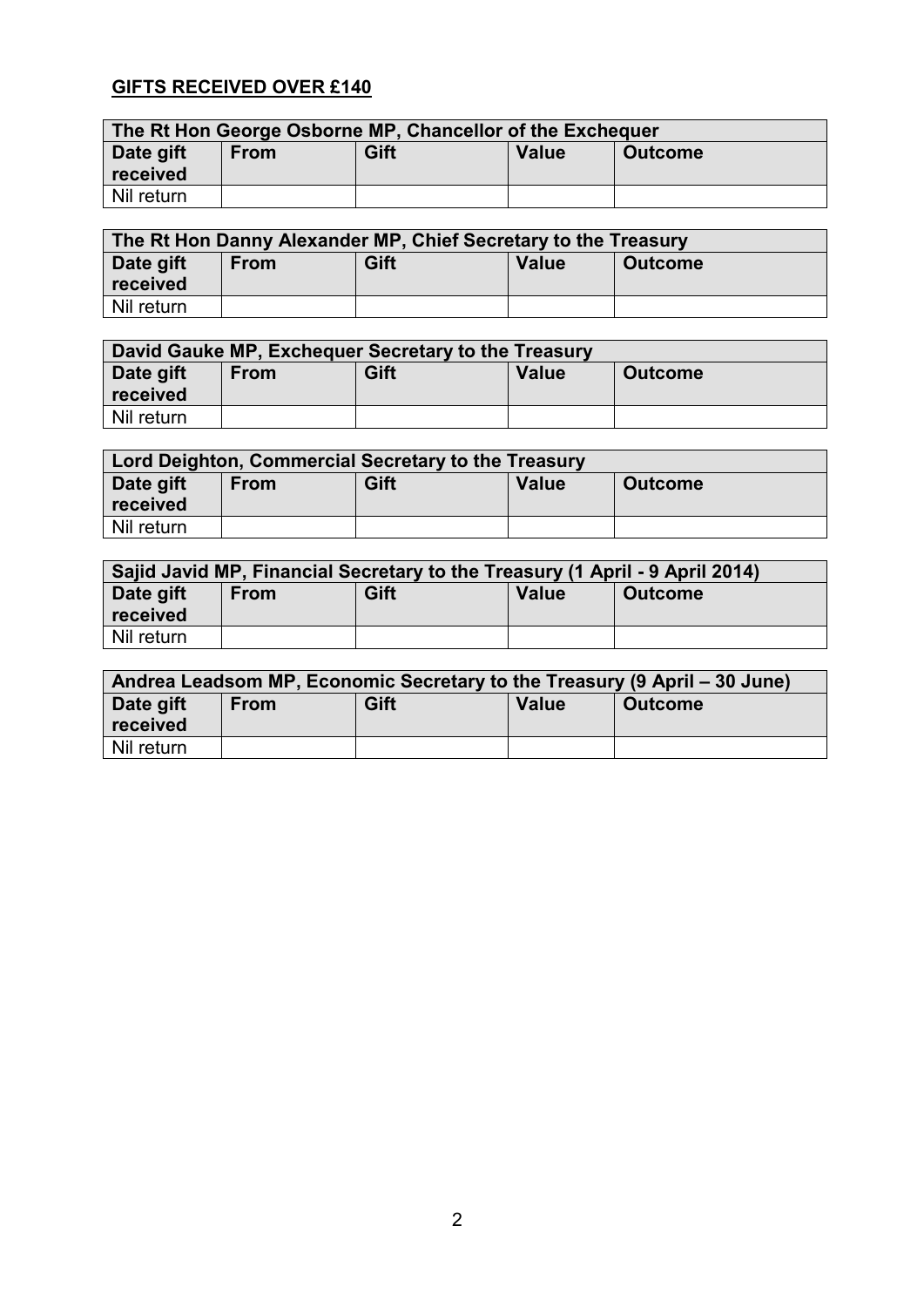#### **HOSPITALITY RECEIVED<sup>1</sup>**

| The Rt Hon George Osborne MP, Chancellor of the Exchequer |                                  |                              |  |  |  |
|-----------------------------------------------------------|----------------------------------|------------------------------|--|--|--|
| Date of hospitality                                       | Name of organisation             | Type of hospitality received |  |  |  |
| 6 April                                                   | Rede Globo                       | Lunch                        |  |  |  |
| 7 April                                                   | Globo Group                      | <b>Dinner</b>                |  |  |  |
| 9 April                                                   | 55Social                         | Lunch                        |  |  |  |
| 11 April                                                  | Daily Mail, Daily Telegraph,     | <b>Dinner</b>                |  |  |  |
|                                                           | <b>Financial Times, Guardian</b> |                              |  |  |  |
|                                                           | Bloomberg, Sky News              |                              |  |  |  |
| 12 April                                                  | <b>Robert Zellick</b>            | Lunch                        |  |  |  |
| 2 May                                                     | Trial of the Pyx                 | Lunch                        |  |  |  |
| 14 May                                                    | <b>Olympicopolis Dinner</b>      | <b>Dinner</b>                |  |  |  |
| 28 May                                                    | Magdalen College Oxford          | <b>Breakfast</b>             |  |  |  |
|                                                           | <b>Business Breakfast</b>        |                              |  |  |  |
| 3 June                                                    | Royal Academy of Arts            | <b>Dinner</b>                |  |  |  |
|                                                           | Annual dinner                    |                              |  |  |  |
| 12 June                                                   | <b>Mansion House</b>             | <b>Dinner</b>                |  |  |  |
| 18 June                                                   | <b>Financial Times (Lionel</b>   | Lunch                        |  |  |  |
|                                                           | Barber)                          |                              |  |  |  |
| 18 June                                                   | <b>Thatcher Lecture</b>          | <b>Dinner</b>                |  |  |  |
| 19 June                                                   | <b>Evening Standard (Evgeny</b>  | Lunch                        |  |  |  |
|                                                           | Lebedev)                         |                              |  |  |  |
| 26 June                                                   | News Corp (Rupert Murdoch)       | Lunch                        |  |  |  |

1

<sup>1</sup> Does not normally include attendance at functions hosted by HM Government; 'diplomatic' functions in the UK or abroad; functions hosted by overseas governments; minor refreshments at meetings, receptions, conferences, and seminars; and offers of hospitality which were declined.

<sup>\*</sup> accompanied by spouse/partner or other family member or friend.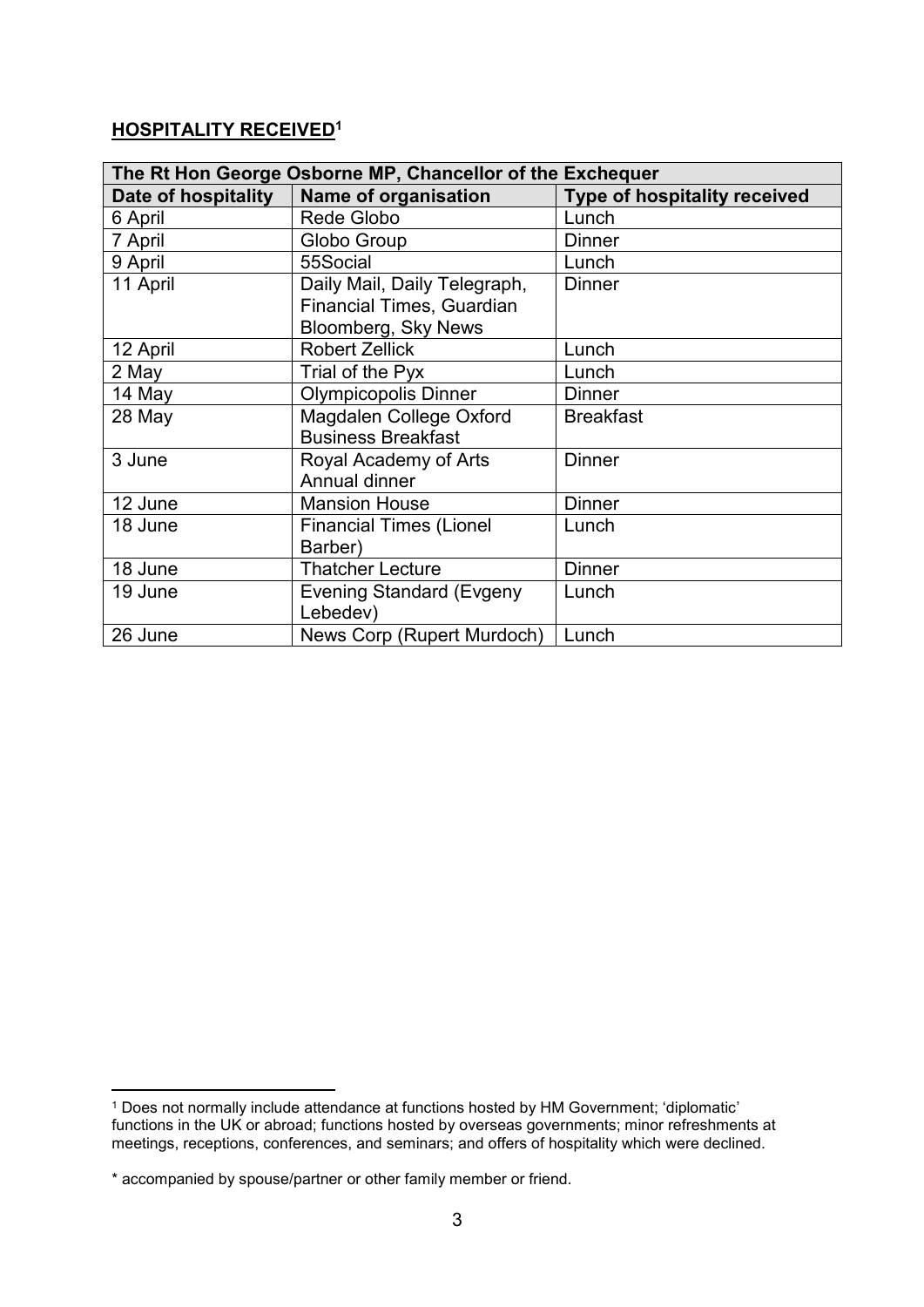| The Rt Hon Danny Alexander MP, Chief Secretary to the Treasury |                                                |                              |  |  |  |
|----------------------------------------------------------------|------------------------------------------------|------------------------------|--|--|--|
| Date of hospitality                                            | Name of organisation                           | Type of hospitality received |  |  |  |
| 7 April                                                        | <b>BBC, Emily Maitlis</b>                      | Lunch                        |  |  |  |
| 7 April                                                        | Trade Union Congress,<br><b>GMB and Unison</b> | <b>Dinner</b>                |  |  |  |
| 8 May                                                          | D Group                                        | Lunch - Speech               |  |  |  |
| 14 May                                                         | Japanese Chamber of<br>Commerce                | Lunch - Speech               |  |  |  |
| 15 May                                                         | Road Haulage Association                       | Lunch - Speech               |  |  |  |
| 2 June                                                         | The Evening Standard,<br><b>Sarah Sands</b>    | <b>Dinner</b>                |  |  |  |
| 11 June                                                        | Press & Journal (Damien<br>Bates)              | <b>Drinks</b>                |  |  |  |
| 16 June                                                        | The Herald                                     | Lunch                        |  |  |  |
| 30 June                                                        | The Scotsman                                   | Lunch                        |  |  |  |

┑

| David Gauke MP, Exchequer Secretary to the Treasury |                                                              |                                      |  |  |  |
|-----------------------------------------------------|--------------------------------------------------------------|--------------------------------------|--|--|--|
| Date of<br>hospitality                              | <b>Name of organisation</b>                                  | Type of hospitality received         |  |  |  |
| April                                               | Policy Exchange                                              | Breakfast and speaking<br>engagement |  |  |  |
| April                                               | <b>Deloitte</b>                                              | Lunch and speaking engagement        |  |  |  |
| April                                               | Ernst & Young (EY)                                           | <b>Dinner</b>                        |  |  |  |
| April                                               | <b>KPMG</b>                                                  | Breakfast and speaking<br>engagement |  |  |  |
| April                                               | <b>PricewaterhouseCoopers</b><br>(PwC)                       | Breakfast and speaking<br>engagement |  |  |  |
| April                                               | <b>British American Business</b><br>Council                  | Lunch and speaking engagement        |  |  |  |
| April                                               | <b>London First</b>                                          | Breakfast and speaking<br>engagement |  |  |  |
| May                                                 | Reform                                                       | <b>Dinner</b>                        |  |  |  |
| May                                                 | <b>Association of British Insurers</b><br>(ABI)              | Breakfast and speaking<br>engagement |  |  |  |
| May                                                 | <b>Tax Incentivised Savings</b><br><b>Association (TISA)</b> | Dinner and speaking engagement       |  |  |  |
| May                                                 | <b>Confederation of British</b><br>Industry (CBI)            | <b>Dinner</b>                        |  |  |  |
| June                                                | The Mansion House (City of                                   | <b>Dinner</b>                        |  |  |  |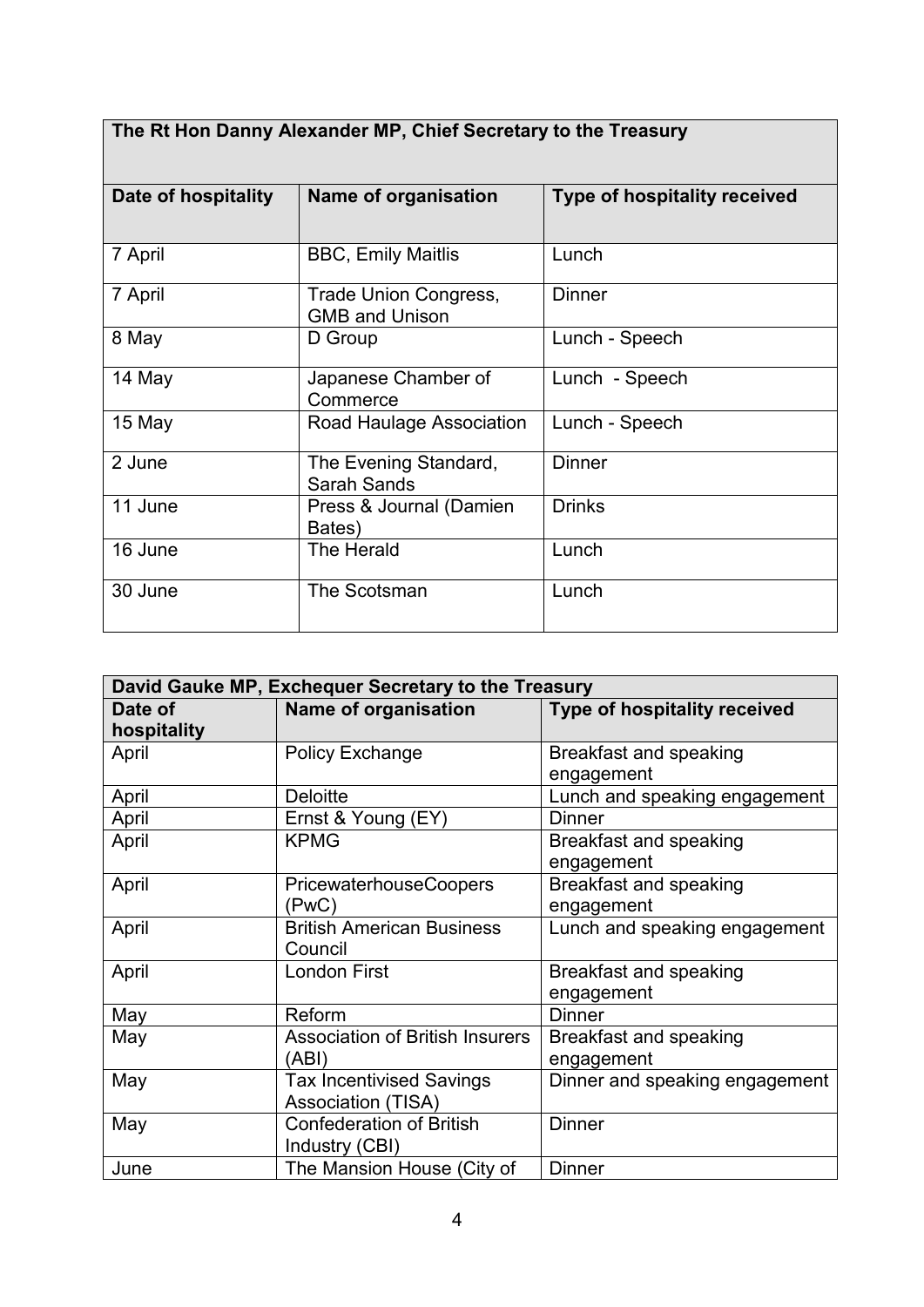|      | London Corporation)                    |                                |
|------|----------------------------------------|--------------------------------|
| June | <b>PricewaterhouseCoopers</b><br>(PwC) | Dinner and speaking engagement |
| June | The CityUK                             | Dinner and speaking engagement |

| Lord Deighton, Commercial Secretary to the Treasury |                                                   |                                     |  |  |  |
|-----------------------------------------------------|---------------------------------------------------|-------------------------------------|--|--|--|
| Date of<br>hospitality                              | Name of organisation                              | <b>Type of hospitality received</b> |  |  |  |
| 16 May                                              | Birmingham Chamber of<br>Commerce                 | Lunch and speaking engagement       |  |  |  |
| 19 June                                             | The Crown Estate                                  | Lunch                               |  |  |  |
| 12 June                                             | The Mansion House (City of<br>London Corporation) | <b>Dinner</b>                       |  |  |  |

| Sajid Javid MP, Financial Secretary to the Treasury (1 April - 9 April 2014) |                                               |                |  |  |  |  |
|------------------------------------------------------------------------------|-----------------------------------------------|----------------|--|--|--|--|
| Date of                                                                      | Name of organisation<br>- Type of hospitality |                |  |  |  |  |
| hospitality                                                                  | received                                      |                |  |  |  |  |
| 4 April                                                                      | <b>Council of Mortgage Lenders</b>            | Lunch - speech |  |  |  |  |

| Andrea Leadsom MP, Economic Secretary to the Treasury (9 April 2014 - 30 June) |                             |                            |  |  |
|--------------------------------------------------------------------------------|-----------------------------|----------------------------|--|--|
| Date of                                                                        | <b>Name of organisation</b> | <b>Type of hospitality</b> |  |  |
| hospitality                                                                    |                             | received                   |  |  |
| May                                                                            | Hong Kong Association       | Lunch - gave address       |  |  |
| June                                                                           | <b>DLA Piper</b>            | Dinner - gave address      |  |  |
| June                                                                           | City of London, Mansion     | <b>Dinner</b>              |  |  |
|                                                                                | House                       |                            |  |  |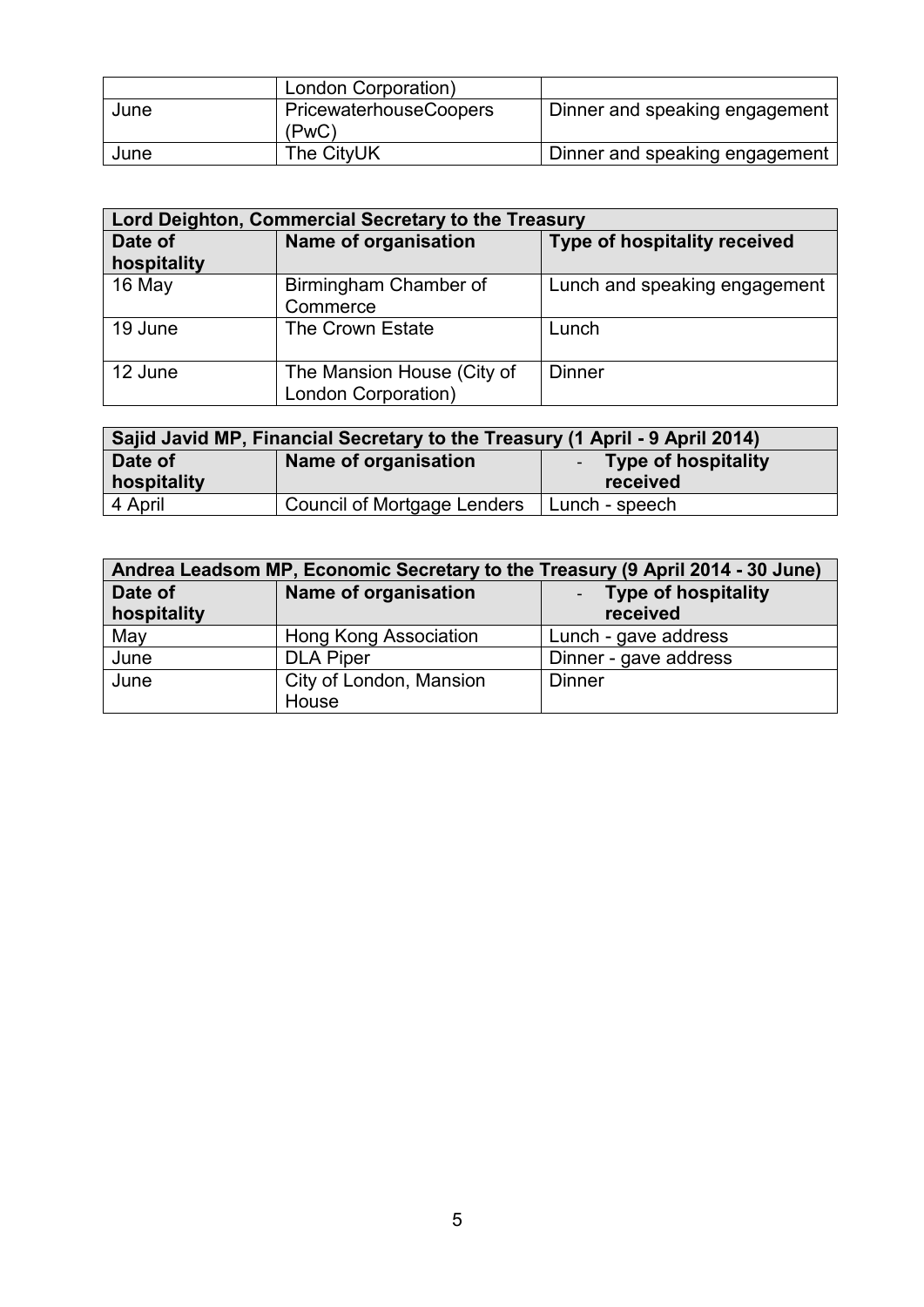# **MINISTERS' OVERSEAS TRAVEL<sup>2</sup>**

| The Rt Hon George Osborne MP, Chancellor of the Exchequer |                              |                                              |                                                                                                           |                                                                                                            |                                                                                   |
|-----------------------------------------------------------|------------------------------|----------------------------------------------|-----------------------------------------------------------------------------------------------------------|------------------------------------------------------------------------------------------------------------|-----------------------------------------------------------------------------------|
| Date(s) of<br>trip                                        | <b>Destination</b>           | <b>Purpose of</b><br>trip                    | 'Scheduled'<br>'No 32 (The<br>Royal)<br>Squadron'<br>or 'other<br>RAF' or<br>'Chartered'<br>or 'Eurostar' | <b>Number of</b><br><b>officials</b><br>accompanying<br>Minister, where<br>non-scheduled<br>travel is used | <b>Total cost</b><br>including travel<br>and<br>accommodation<br>of Minister only |
| $1 - 2$ April<br>2014                                     | <b>Athens</b>                | Informal<br><b>ECOFIN</b>                    | <b>RAF</b>                                                                                                | $\overline{4}$                                                                                             | £1,518                                                                            |
| 5-13 April<br>2014                                        | Brazil/<br>Washington<br>DC. | Trade visit,<br><b>IMF Spring</b><br>Meeting | Scheduled                                                                                                 | n/a                                                                                                        | £11393                                                                            |
| $27 - 28$<br>April 2014                                   | Paris                        | G5 Finance<br><b>Ministers</b><br>meeting    | Eurostar                                                                                                  | n/a                                                                                                        | £370                                                                              |
| $5 - 6$ May<br>2014                                       | <b>Brussels</b>              | <b>ECOFIN</b>                                | <b>RAF</b>                                                                                                | $\overline{2}$                                                                                             | £1000                                                                             |
| $30 - 31$<br>May 2014                                     | Switzerland                  | Bilderberg                                   | Scheduled                                                                                                 | n/a                                                                                                        | £739                                                                              |
| $24 - 25$<br><b>June 2014</b>                             | <b>Berlin</b>                | <b>Diplomatic</b>                            | <b>RAF</b>                                                                                                | $\overline{2}$                                                                                             | £975                                                                              |

| The Rt Hon Danny Alexander MP, Chief Secretary to the Treasury |                    |                                                      |                                                                                                           |                                                                                                                |                                                                                          |
|----------------------------------------------------------------|--------------------|------------------------------------------------------|-----------------------------------------------------------------------------------------------------------|----------------------------------------------------------------------------------------------------------------|------------------------------------------------------------------------------------------|
| Date(s) of<br>trip                                             | <b>Destination</b> | <b>Purpose of</b><br>trip                            | 'Scheduled'<br>'No 32 (The<br>Royal)<br>Squadron'<br>or 'other<br>RAF' or<br>'Chartered'<br>or 'Eurostar' | <b>Number of</b><br><b>officials</b><br>accompanying<br>Minister,<br>where non-<br>scheduled<br>travel is used | <b>Total cost</b><br>including travel<br>and<br>accommodation of<br><b>Minister only</b> |
| 9-10 May                                                       | Gibraltar          | To meet with<br>business and<br>political<br>leaders | Scheduled                                                                                                 |                                                                                                                | £446.80                                                                                  |
| $16 - 18$<br>May                                               | Paris              | To meet with<br>business and<br>political<br>leaders | Eurostar                                                                                                  |                                                                                                                | £270                                                                                     |
| $22 - 25$<br>June                                              | Washington         | To promote<br>business                               | Scheduled                                                                                                 |                                                                                                                | £6,318.19                                                                                |

 2 \* Indicates if accompanied by spouse/partner or other family member or friend.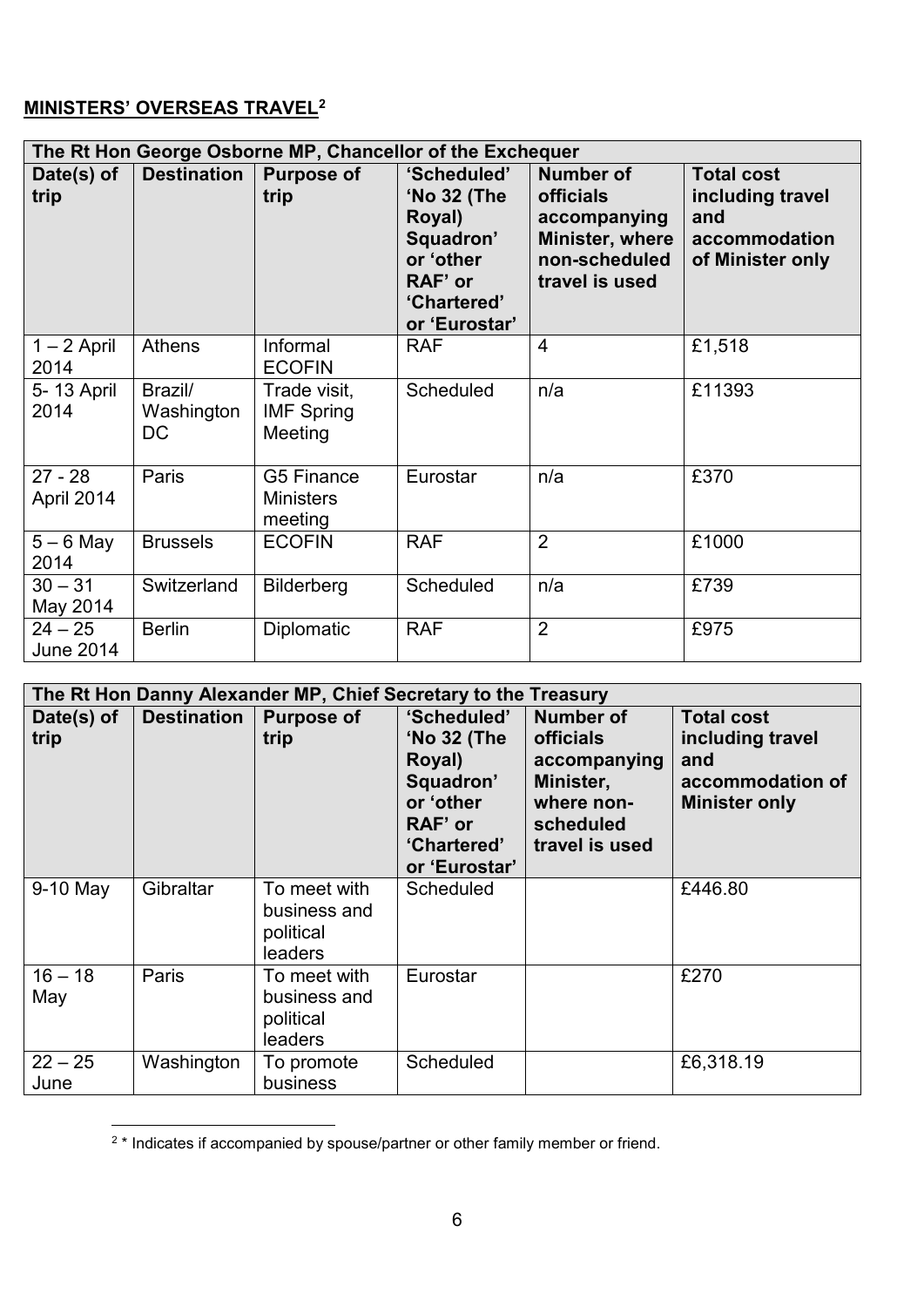|  | <br>- - -<br>Ш<br>$\mathbf{v}$ |  |  |
|--|--------------------------------|--|--|
|  | $\sim$<br>ш<br><u>'</u> າ∩≏ .  |  |  |

| David Gauke MP, Exchequer Secretary to the Treasury |                                                                           |                                       |                                                                                                                     |                                                                                                         |                                                                                   |
|-----------------------------------------------------|---------------------------------------------------------------------------|---------------------------------------|---------------------------------------------------------------------------------------------------------------------|---------------------------------------------------------------------------------------------------------|-----------------------------------------------------------------------------------|
| Date(s) of trip                                     | <b>Destination</b>                                                        | <b>Purpose</b><br>of trip             | 'Scheduled'<br>'No 32 (The<br>Royal)<br>Squadron'<br>or 'other<br>RAF' or<br>'Chartered'<br><b>or</b><br>'Eurostar' | Number of<br><b>officials</b><br>accompanying<br>Minister,<br>where non-<br>scheduled<br>travel is used | <b>Total cost</b><br>including travel<br>and<br>accommodation<br>of Minister only |
| 22-26 April                                         | New York,<br>Boston,<br>Chicago,<br><b>United</b><br>States of<br>America | To<br>promote<br>the UK tax<br>system | <b>Scheduled</b>                                                                                                    | N/A                                                                                                     | £4,631                                                                            |

| Lord Deighton, Commercial Secretary to the Treasury |                                                    |                                                |                                                                                                              |                                                                                                     |                                                                                   |  |
|-----------------------------------------------------|----------------------------------------------------|------------------------------------------------|--------------------------------------------------------------------------------------------------------------|-----------------------------------------------------------------------------------------------------|-----------------------------------------------------------------------------------|--|
| Date(s) of<br>trip                                  | <b>Destination</b>                                 | <b>Purpose of</b><br>trip                      | 'Scheduled'<br>'No 32 (The<br>Royal)<br>Squadron'<br>or 'other<br>RAF' or<br>'Chartered'<br>0r<br>'Eurostar' | Number of<br><b>officials</b><br>accompanying<br>Minister, where<br>non-scheduled<br>travel is used | <b>Total cost</b><br>including travel<br>and<br>accommodation<br>of Minister only |  |
| $5 - 10$<br>April                                   | Rio de<br>Janeiro &<br>Sao Paolo,<br><b>Brazil</b> | Infrastructure<br>visit with the<br>Chancellor | Scheduled                                                                                                    |                                                                                                     | £9016.37                                                                          |  |
| $22 - 25$<br>June                                   | Abu Dhabi,<br><b>United Arab</b><br>Emirates       | Inward<br>investment                           | Scheduled                                                                                                    |                                                                                                     | £2734.80                                                                          |  |

|                    | Sajid Javid MP, Financial Secretary to the Treasury (1 April - 9 April 2014) |                                    |                                                                                                           |                                                                                                                |                                                                                          |
|--------------------|------------------------------------------------------------------------------|------------------------------------|-----------------------------------------------------------------------------------------------------------|----------------------------------------------------------------------------------------------------------------|------------------------------------------------------------------------------------------|
| Date(s) of<br>trip | <b>Destination</b>                                                           | <b>Purpose of</b><br>trip          | 'Scheduled'<br>'No 32 (The<br>Royal)<br>Squadron'<br>or 'other<br>RAF' or<br>'Chartered'<br>or 'Eurostar' | <b>Number of</b><br><b>officials</b><br>accompanying<br>Minister,<br>where non-<br>scheduled<br>travel is used | <b>Total cost</b><br>including travel<br>and<br>accommodation of<br><b>Minister only</b> |
| 1-2 April          | Brussels,<br><b>Belgium</b>                                                  | Meeting with<br>EU<br>stakeholders | Eurostar                                                                                                  |                                                                                                                | £576                                                                                     |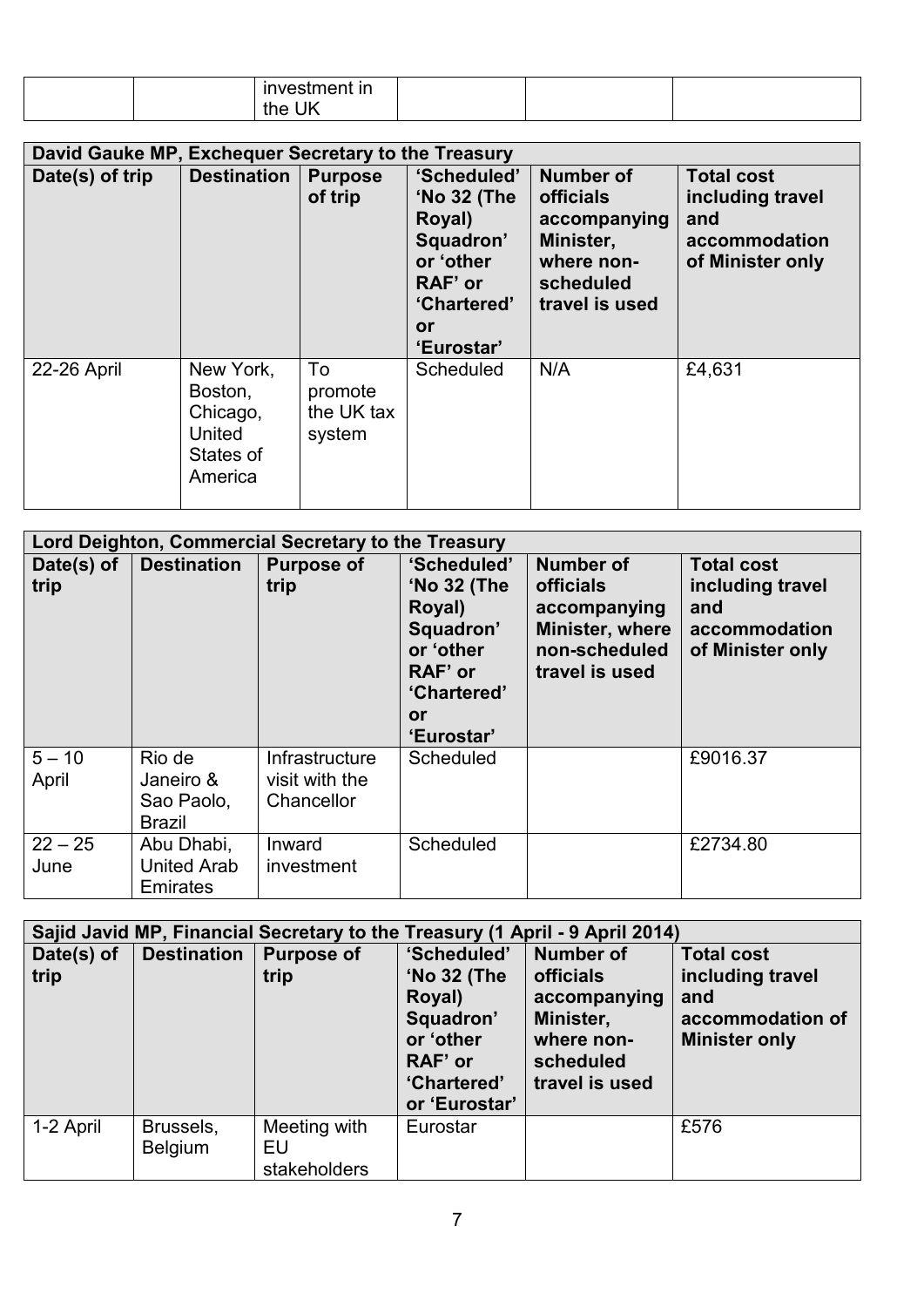| 7-8 April | New York,<br><b>USA</b> | To promote<br>UK financial<br>services<br>abroad | Scheduled | £5444 |
|-----------|-------------------------|--------------------------------------------------|-----------|-------|
|           |                         |                                                  |           |       |

|                    | Andrea Leadsom MP, Economic Secretary to the Treasury (9 April 2014 – 30 June) |                                    |                                                                                                                  |                                                                                                                |                                                                                          |
|--------------------|--------------------------------------------------------------------------------|------------------------------------|------------------------------------------------------------------------------------------------------------------|----------------------------------------------------------------------------------------------------------------|------------------------------------------------------------------------------------------|
| Date(s) of<br>trip | <b>Destination</b>                                                             | <b>Purpose of</b><br>trip          | 'Scheduled'<br><b>'No 32 (The</b><br>Royal)<br>Squadron'<br>or 'other<br>RAF' or<br>'Chartered'<br>or 'Eurostar' | <b>Number of</b><br><b>officials</b><br>accompanying<br>Minister,<br>where non-<br>scheduled<br>travel is used | <b>Total cost</b><br>including travel<br>and<br>accommodation of<br><b>Minister only</b> |
| 28 and 29<br>April | Brussels,<br><b>Belgium</b>                                                    | Meeting with<br>EU<br>stakeholders | Eurostar                                                                                                         |                                                                                                                | £531                                                                                     |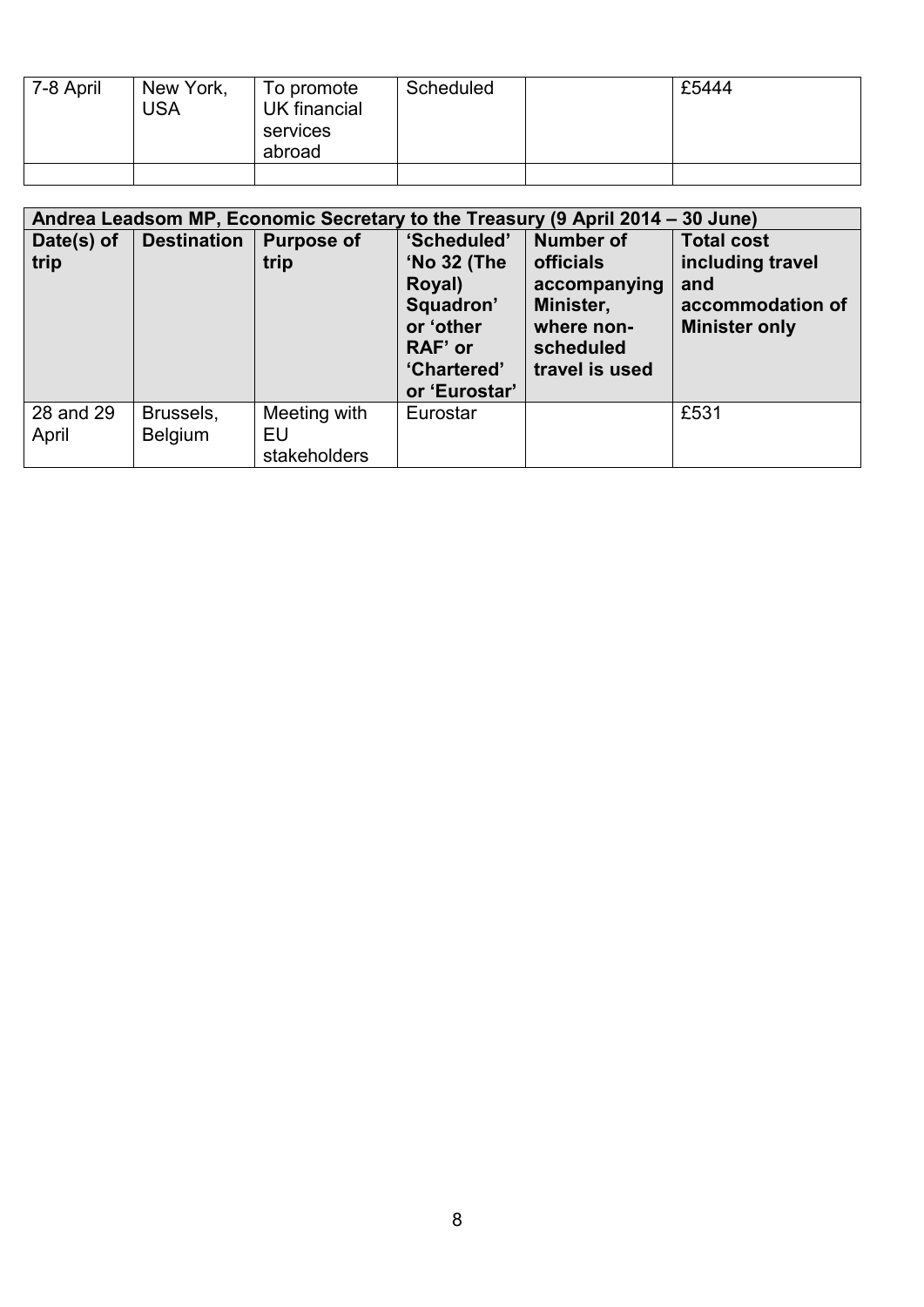MEETINGS WITH EXTERNAL ORGANISATIONS (INCLUDING MEETINGS WITH NEWSPAPER AND OTHER MEDIA PROPRIETORS, EDITORS AND SENIOR EXECUTIVES)<sup>3</sup>

| The Rt Hon George Osborne MP, Chancellor of the Exchequer |                                        |                                       |  |
|-----------------------------------------------------------|----------------------------------------|---------------------------------------|--|
| Date of                                                   | <b>Name of External Organisation</b>   | <b>Purpose of Meeting</b>             |  |
| <b>Meeting</b>                                            |                                        |                                       |  |
| April 2014                                                | Daily Mail                             | General discussion                    |  |
| April 2014                                                | <b>Brent Cross Shopping Centre</b>     | To discuss the regeneration of Brent  |  |
|                                                           |                                        | <b>Cross Shopping Centre</b>          |  |
| April 2014                                                | The Grahame Park Estate                | To discuss the regeneration of        |  |
|                                                           |                                        | <b>Grahame Park Estate</b>            |  |
| April 2014                                                | <b>Yummies Deli</b>                    | To discuss SMEs                       |  |
| April 2014                                                | <b>Street Child United</b>             | To discuss the charity work of Street |  |
|                                                           |                                        | <b>Child United in Brazil</b>         |  |
| April 2014                                                | Lloyds of London, Lloyds, Hiscox,      | To discuss UK access to the           |  |
|                                                           | IRB Brasil Re, CNSEG (National         | Brazilian insurance market            |  |
|                                                           | Insurers Confederation),               |                                       |  |
|                                                           | <b>FENABER (Brazilian Reinsurers</b>   |                                       |  |
|                                                           | Federation), JLT Re Brazil, Willis     |                                       |  |
|                                                           | Re, Guy Carpenter, KPMG Brazil         |                                       |  |
| April 2014                                                | <b>BMF &amp; Bovespa</b>               | To discuss UK-Brazil trade and        |  |
|                                                           |                                        | investment                            |  |
| April 2014                                                | University of Sao Paulo, Ministry of   | To discuss UK-Brazil science          |  |
|                                                           | Science, Technology and                | collaboration                         |  |
|                                                           | Innovation, National Council of        |                                       |  |
|                                                           | <b>State Research Foundations,</b>     |                                       |  |
|                                                           | CNPq, The Coordination for             |                                       |  |
|                                                           | <b>Enhancement of Higher Education</b> |                                       |  |
|                                                           | Personnel, AstraZeneca Brazil          |                                       |  |
| April 2014                                                | Banco do Brasil Gestao de              | To discuss UK-Brazil trade and        |  |
|                                                           | Recursos, SABESPREV, PREVI,            | investment                            |  |
|                                                           | <b>VALIA</b>                           |                                       |  |
| April 2014                                                | Skanska                                | To discuss developments in the        |  |
|                                                           |                                        | construction sector                   |  |
| April 2014                                                | <b>RBS</b>                             | To discuss financial services         |  |
| April 2014                                                | Made in Africa Foundation              | To discuss development in Africa      |  |
| April 2014                                                | <b>Babraham Bioscience</b>             | To discuss life sciences              |  |
|                                                           | Technologies, The Royal Society,       |                                       |  |
|                                                           | Medimmune, Imperial Innovations,       |                                       |  |
|                                                           | Crescendo Biologics, F-Star, Niall     |                                       |  |
|                                                           | Martin, MISSION Therapeutics,          |                                       |  |
|                                                           | <b>BBSRC, Cambridge Innovation</b>     |                                       |  |
|                                                           | Capital, Amadeus Capital Partners      |                                       |  |
| April 2014                                                | <b>MRC Laboratory of Molecular</b>     | To discuss molecular biology          |  |
|                                                           | <b>Biology</b>                         |                                       |  |

<sup>1</sup> <sup>3</sup> Does not normally include meetings with Government bodies such as other Government Departments, members of the Royal Household, non-departmental public bodies, Non-Ministerial Departments, Agencies, Government reviews, and representatives of Parliament, devolved or foreign governments. Visits, attendance at seminars, conferences, receptions, media, interviews and so on would not normally be classed as meetings.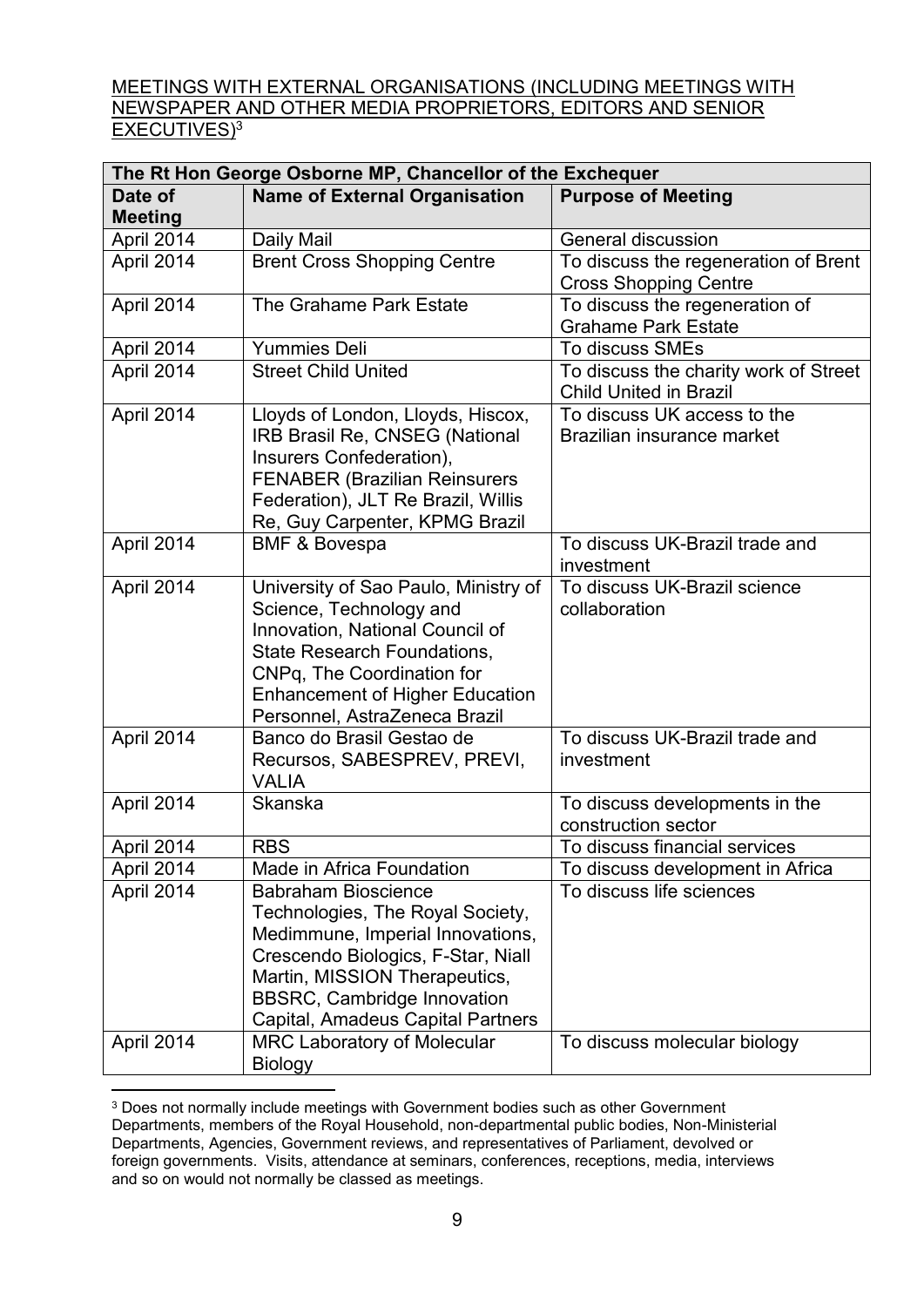| April 2014                           | Ransomes Jacobsen                                     | To discuss UK manufacturing                                       |
|--------------------------------------|-------------------------------------------------------|-------------------------------------------------------------------|
| April 2014                           | Total, Airbus, AXA, CEO, Vinci,                       | To discuss Anglo-French trade                                     |
|                                      | Saint Gobain                                          |                                                                   |
| April 2014                           | Land Securities, Camland                              | To discuss Ebbsfleet Garden City                                  |
|                                      | Developments, Kuwaiti European                        |                                                                   |
|                                      | Holdings, London Resort Company                       |                                                                   |
|                                      | Holdings, Gareth Johnson MP,                          |                                                                   |
|                                      | Adam Holloway MP, Lafarge<br>Tarmac.                  |                                                                   |
| May 2014                             | Huawei                                                | To discuss Chinese investment in                                  |
|                                      |                                                       | the UK                                                            |
| May 2014                             | The Royal Sussex County Hospital                      | To discuss UK Government                                          |
|                                      |                                                       | investment in the NHS                                             |
| May 2014                             | <b>HSBC</b>                                           | To discuss financial services                                     |
| May 2014                             | <b>BBC (Tony Hall, James Purnell)</b>                 | General discussion                                                |
| May 2014                             | <b>Kerax Limited</b>                                  | To discuss UK manufacturing                                       |
| May 2014                             | David Bratt Haulage                                   | To discuss UK haulage industry                                    |
| May 2014                             | Cafe and Bakery                                       | <b>To discuss SMEs</b>                                            |
| May 2014                             | <b>Reaseheath College</b>                             | To discuss further and higher                                     |
|                                      |                                                       | education                                                         |
| May 2014                             | Waitrose                                              | To discuss the UK retail sector                                   |
| May 2014                             | AstraZeneca, University of                            | To discuss life sciences                                          |
|                                      | Manchester, Bruntwood, Chris                          |                                                                   |
|                                      | Brinsmead, Michael Jones,<br>Manchester City Council, |                                                                   |
| May 2014                             | Astra Zeneca                                          | To discuss life sciences                                          |
| May 2014                             | Telegraph (Chris Evans)                               | General discussion                                                |
| May 2014                             | Pfizer                                                | To discuss life sciences                                          |
| May 2014                             | The Sun (David Dinsmore)                              | General discussion                                                |
| May 2014                             | <b>Teagle Agricultural Machinery Ltd</b>              | To discuss UK manufacturing                                       |
| May 2014                             | Chris Sedgeman Scaffolding Ltd                        | To discuss UK manufacturing                                       |
| May 2014                             | St Austell Brewery                                    | To discuss the brewing industry                                   |
| May 2014                             | Devon County Council, Torbay                          | To discuss the Kingskerswell                                      |
|                                      | County Council, Newton Abbot                          | <b>Bypass</b>                                                     |
| May 2014                             | Dr Kissinger                                          | To discuss geopolitics                                            |
| May 2014                             | <b>Max Hastings</b>                                   | To discuss the WWI centenary                                      |
| May 2014                             | <b>Anthony Seldon</b>                                 | To discuss the WWI centenary                                      |
| May 2014                             | Times (John Witherow)                                 | <b>General discussion</b>                                         |
| May 2014                             | <b>Bilderberg Conference</b>                          | General discussion                                                |
| <b>June 2014</b>                     | Ros Altmann                                           | To discuss pension flexibilities                                  |
| <b>June 2014</b>                     | Mail on Sunday (Georgie Greig)                        | General discussion                                                |
| <b>June 2014</b>                     | Gallagher Developments, Barratts,                     | To discuss the UK housing industry                                |
|                                      | Bovis, The Housebuilding                              |                                                                   |
|                                      | Federation, Crest Nicholson                           |                                                                   |
| <b>June 2014</b>                     | <b>BBC</b>                                            | General discussion                                                |
| <b>June 2014</b><br><b>June 2014</b> | The Sun<br><b>Pinewood Studios</b>                    | <b>General discussion</b><br>To discuss investment in the UK film |
|                                      |                                                       | industry                                                          |
| <b>June 2014</b>                     | Hanlon Community Centre, Enfield                      | To discuss Meridian Water                                         |
|                                      | Council                                               | regeneration                                                      |
|                                      |                                                       |                                                                   |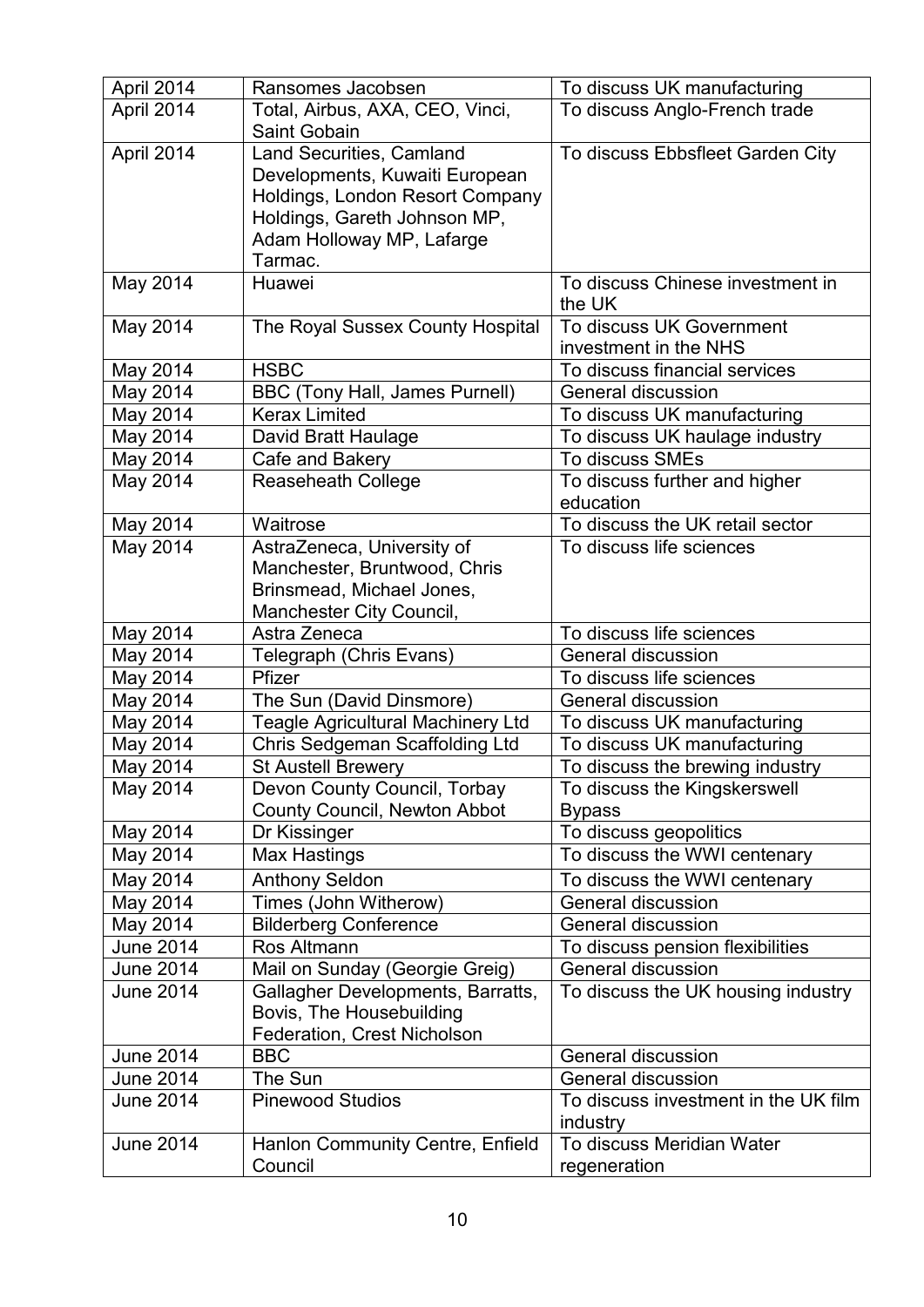| <b>June 2014</b> | <b>BBC</b>                                                                                                                                                                                                            | General discussion                                                                                                                    |
|------------------|-----------------------------------------------------------------------------------------------------------------------------------------------------------------------------------------------------------------------|---------------------------------------------------------------------------------------------------------------------------------------|
| <b>June 2014</b> | Telegraph                                                                                                                                                                                                             | General discussion                                                                                                                    |
| <b>June 2014</b> | The Journal                                                                                                                                                                                                           | General discussion                                                                                                                    |
| <b>June 2014</b> | ARM, Arup, BP, Diageo, HSBC,<br>ICAP, Jardine Matheson Group,<br>Pinewood, Rio Tinto, Rolls Royce,<br>Rolls Royce, Shell, Standard<br>Chartered, Standard Life China,<br>Swire Group, Zaha Hadid<br><b>Architects</b> | To promote and strengthen<br>business and investment<br>opportunities for UK companies in<br>China and Chinese companies in<br>the UK |
| <b>June 2014</b> | <b>McDonalds</b>                                                                                                                                                                                                      | To discuss McDonald's investment<br>in the UK                                                                                         |
| <b>June 2014</b> | <b>NGOs</b><br>Roundtable<br>with<br>(The<br>Global Poverty Project, Action Aid,<br>the<br>Children,<br>Save<br>Europe<br>Director, BOND, Global Witness,<br>CAFOD, Christian Aid, Oxfam,<br><b>Omidyar Network)</b>  | To discuss international aid                                                                                                          |
| <b>June 2014</b> | Axel Springer (Mathias Döpfner)                                                                                                                                                                                       | To discuss Anglo-German trade                                                                                                         |
| <b>June 2014</b> | Sir Terry Leahy                                                                                                                                                                                                       | To discuss the Northern<br>Powerhouse and Atlantic Gateway                                                                            |
| <b>June 2014</b> | Lidl, Kingston Council                                                                                                                                                                                                | To discuss Lidl's investment in the<br><b>UK</b>                                                                                      |
| <b>June 2014</b> | <b>William Morris Endeavor</b>                                                                                                                                                                                        | To discuss the UK film industry                                                                                                       |

## HOSPITALITY AT DORNEYWOOD

## MAY 2010 TO JUNE 2014

Nil return.

This return includes guests who have received official hospitality from HM Treasury at Dorneywood, excluding officials and special advisers. It does not include those receiving hospitality paid for personally by the Chancellor of the Exchequer or by the Conservative Party at political events, such as MPs, where there is no cost to the taxpayer.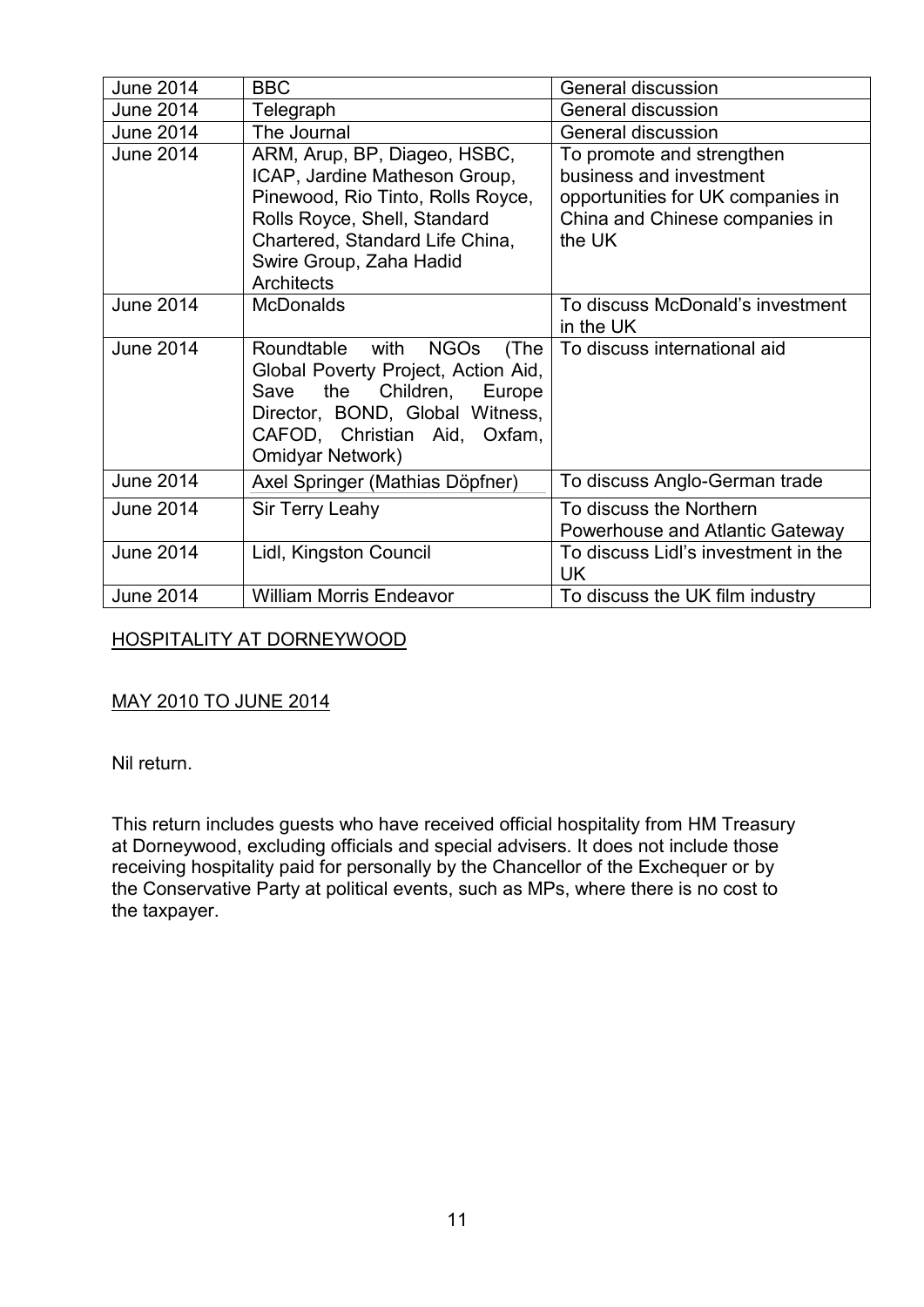| The Rt Hon Danny Alexander MP, Chief Secretary to the Treasury |                                                                                                                                                                                   |                                                          |  |
|----------------------------------------------------------------|-----------------------------------------------------------------------------------------------------------------------------------------------------------------------------------|----------------------------------------------------------|--|
| Date of Meeting                                                | <b>Name of External</b><br>Organisation                                                                                                                                           | <b>Purpose of Meeting</b>                                |  |
| 7 April 2014                                                   | <b>General Electric</b>                                                                                                                                                           | To discuss tax administration in<br>developing countries |  |
| 7 April 2014                                                   | Engine                                                                                                                                                                            | To discuss Scotland                                      |  |
| 8 April 2014                                                   | <b>Scriven Consulting</b>                                                                                                                                                         | To discuss troubled families and local<br>government     |  |
| 8 April 2014                                                   | Shetland Islands Council,<br>Comhairle nan Eilean Siar,<br>Orkney Islands Council,                                                                                                | To discuss the "Our islands, our<br>future" campaign     |  |
| 9 April 2014                                                   | Eastleigh Borough Council,<br><b>Million Homes and Million</b><br>Lives (House & Elphicke)                                                                                        | To discuss housing                                       |  |
| 10 April 2014                                                  | Vodafone                                                                                                                                                                          | To discuss communications                                |  |
| 24 April 2014                                                  | <b>Newquay Cornwall Airport</b>                                                                                                                                                   | To discuss transport                                     |  |
| 25 April 2014                                                  | Bristol2015 Team                                                                                                                                                                  | Introductory meeting                                     |  |
| 6 May 2014                                                     | Roundtable with National<br>Institute of Economic and<br>Social Research, Office for<br><b>Budget Responsibility,</b><br>University of Stirling, Institute<br>for Fiscal Studies. | To discuss fiscal policy                                 |  |
| 9 May 2014                                                     | <b>Gibraltar Betting and Gaming</b><br>association                                                                                                                                | Policy discussion                                        |  |
| 12 May 2014                                                    | Engine, M4C                                                                                                                                                                       | To discuss Scotland                                      |  |
| 16 May 2014                                                    | Areva, RATP, Spie, Technip,<br><b>BNP Paribas</b>                                                                                                                                 | Policy discussion                                        |  |
| 19 May 2014                                                    | <b>Incorporated London Ltd</b>                                                                                                                                                    | General discussion                                       |  |
| 19 May 2014                                                    | Lloyds Bank Ltd                                                                                                                                                                   | To discuss financial services                            |  |
| 23 May 2014                                                    | Incorporated London Ltd                                                                                                                                                           | <b>General discussion</b>                                |  |
| 9 June 2014                                                    | Fair Fuel UK                                                                                                                                                                      | To discuss fuel duty                                     |  |
| 10 June 2014                                                   | The Spectator (Fraser Nelson)                                                                                                                                                     | General discussion                                       |  |
| 11 June 2014                                                   | Roundtable with Business<br>Women                                                                                                                                                 | To discuss Scottish economy                              |  |
| 11 June 2014                                                   | DC Thomson (Andrew<br>Thomson & Christopher<br>Thomson)                                                                                                                           | Catch up                                                 |  |
| 12 June 2014                                                   | BP roundtable with Business<br>Leaders                                                                                                                                            | To discuss Scottish economy                              |  |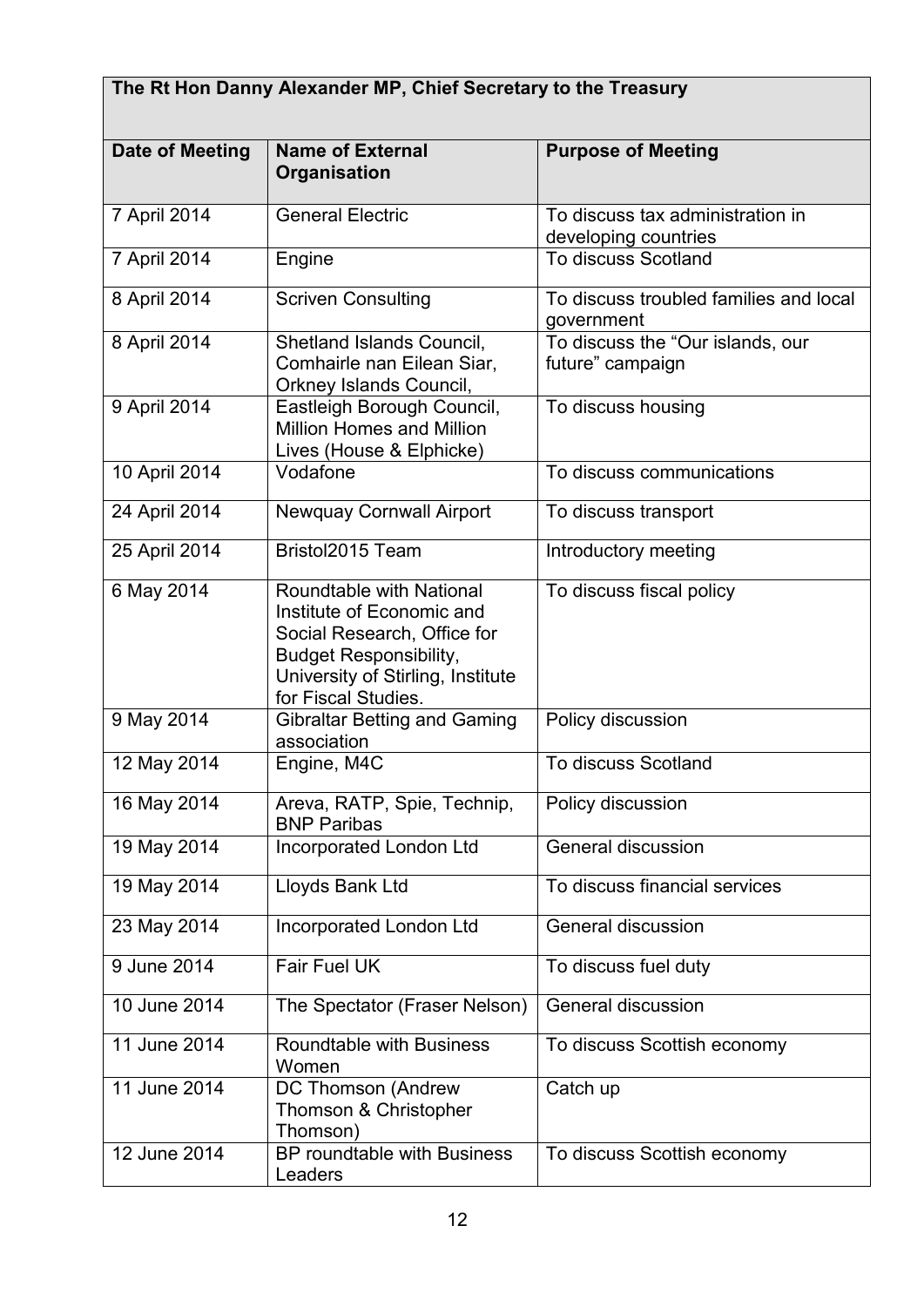| 17 June 2014 | <b>Visit Scotland</b>                                                                                         | To discuss tourism industry                       |
|--------------|---------------------------------------------------------------------------------------------------------------|---------------------------------------------------|
| 17 June 2014 | Lloyds Bank Ltd                                                                                               | To discuss financial services.                    |
| 18 June 2014 | <b>Lord Stern</b>                                                                                             | To discuss international climate<br>change policy |
| 23 June 2014 | Bloomberg L.P. (Michael<br>Bloomberg)                                                                         | Policy discussion                                 |
| 23 June 2014 | <b>Wall Street Journal</b>                                                                                    | <b>General discussion</b>                         |
| 23 June 2014 | Eurasia Group                                                                                                 | Policy discussion                                 |
| 23 June 2014 | Aberdeen Asset Management                                                                                     | Policy discussion                                 |
| 23 June 2014 | <b>Walkers Shortbread USA</b>                                                                                 | Policy discussion                                 |
| 23 June 2014 | Morgan Stanley                                                                                                | Policy discussion                                 |
| 24 June 2014 | Diageo                                                                                                        | Policy discussion                                 |
| 24 June 2014 | The Carlyle Group                                                                                             | Policy discussion                                 |
| 25 June 2014 | Roundtable at Centre for<br><b>Transatlantic Relations, John</b><br><b>Hopkins University</b>                 | Speech & policy discussion                        |
| 25 June 2014 | <b>Discovery Communications</b>                                                                               | Policy discussion                                 |
| 25 June 2014 | <b>Applied Energy Solutions</b>                                                                               | To discuss energy innovation                      |
| 27 June 2014 | <b>Scottish Power</b>                                                                                         | To discuss energy                                 |
| 27 June 2014 | Ross Developments &<br>Renewables                                                                             | To discuss housing                                |
| 30 June 2014 | Leeds City Council, Kirklees<br>Council, Wakefield<br>Metropolitan district council,<br>Leeds City Region LEP | To discuss local growth                           |
| 30 June 2014 | Engine, M4C                                                                                                   | To discuss Scotland                               |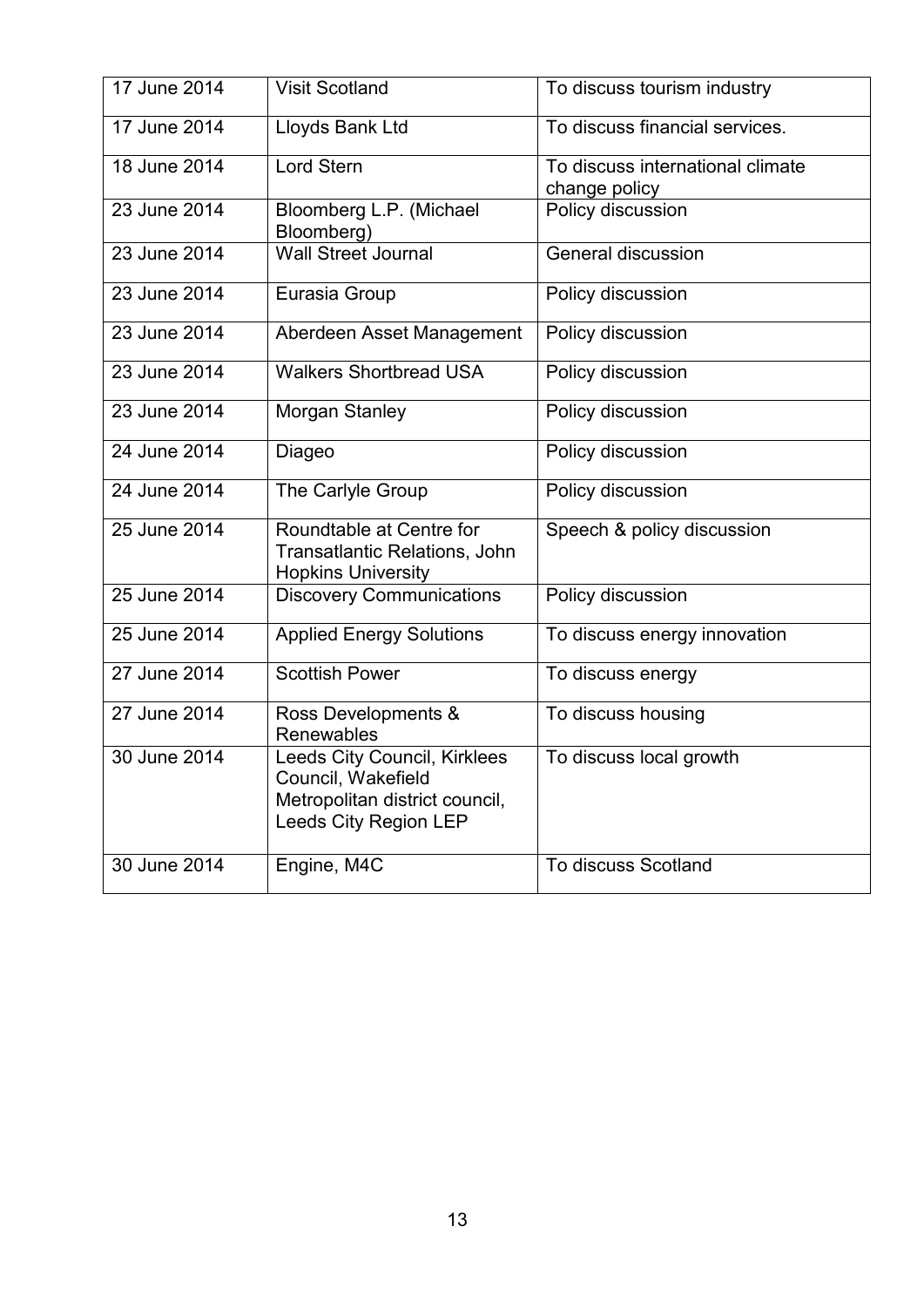| Sajid Javid MP, Financial Secretary to the Treasury (1 - 9 April 2014) |                                                                                                                                                                                                                                                                                                                       |                                                  |  |
|------------------------------------------------------------------------|-----------------------------------------------------------------------------------------------------------------------------------------------------------------------------------------------------------------------------------------------------------------------------------------------------------------------|--------------------------------------------------|--|
| Date of                                                                | <b>Name of External Organisation</b>                                                                                                                                                                                                                                                                                  | <b>Purpose of Meeting</b>                        |  |
| <b>Meeting</b>                                                         |                                                                                                                                                                                                                                                                                                                       |                                                  |  |
| April 2014                                                             | Bermuda Monetary Authority, Sir<br><b>Andrew Large</b>                                                                                                                                                                                                                                                                | To discuss financial services                    |  |
| April 2014                                                             | Ford, FCE Bank                                                                                                                                                                                                                                                                                                        | To discuss financial services                    |  |
| April 2014                                                             | LondonFirst plus their members:<br>Bank of America Merrill Lynch,<br><b>Blick Rothenberg LLP, Canary</b><br>Wharf Group, Eversheds, FTI                                                                                                                                                                               | To discuss financial services                    |  |
|                                                                        | Consulting, Intel Corporation (UK)<br>Ltd, London Stansted Airport<br>Vodafone Group plc                                                                                                                                                                                                                              |                                                  |  |
| April 2014                                                             | <b>Liquid Finance Partners Limited</b>                                                                                                                                                                                                                                                                                | To discuss financial services                    |  |
| April 2014                                                             | Trillion Fund,<br>BankToTheFuture.com, Seedrs<br>Ltd, Abundance Generation                                                                                                                                                                                                                                            | To discuss financial services                    |  |
| April 2014                                                             | The Times                                                                                                                                                                                                                                                                                                             | General discussion                               |  |
| April 2014                                                             | Alternative Investment<br><b>Management Association</b>                                                                                                                                                                                                                                                               | To discuss financial services                    |  |
| April 2014                                                             | <b>Association of British Insurers</b>                                                                                                                                                                                                                                                                                | To discuss financial services and tax<br>matters |  |
| April 2014                                                             | Goldman Sachs, USA                                                                                                                                                                                                                                                                                                    | To discuss financial services                    |  |
| April 2014                                                             | MetLife, USA                                                                                                                                                                                                                                                                                                          | To discuss financial services                    |  |
| April 2014                                                             | JP Morgan Chase, USA                                                                                                                                                                                                                                                                                                  | To discuss financial services                    |  |
| April 2014                                                             | Hedge Fund Association,<br>Blackrock, Aberdeen Asset<br>Management, M&G, USA                                                                                                                                                                                                                                          | To discuss financial services                    |  |
| April 2014                                                             | Shepherd Kaplan, Aberdeen<br>Asset Management                                                                                                                                                                                                                                                                         | To discuss financial services                    |  |
| April 2014                                                             | Blackrock, USA                                                                                                                                                                                                                                                                                                        | To discuss financial services                    |  |
| April 2014                                                             | <b>Baron Capital Management,</b><br>WisdomTree Asset Management<br>Inc, AxiomSL, Voltan Capital<br>Management LLC, Loomis, Sayles<br>& Company, CACEIS, Northern<br>Trust, Aberdeen Asset<br>Management, Lone Peak Partners<br>LLC, M&G Securities Limited,<br>Hollis Park Partners LP,<br>Millennium Management, USA | To discuss financial services                    |  |
| April 2014                                                             | Marsh, McLennan and<br>companies, USA                                                                                                                                                                                                                                                                                 | To discuss financial services                    |  |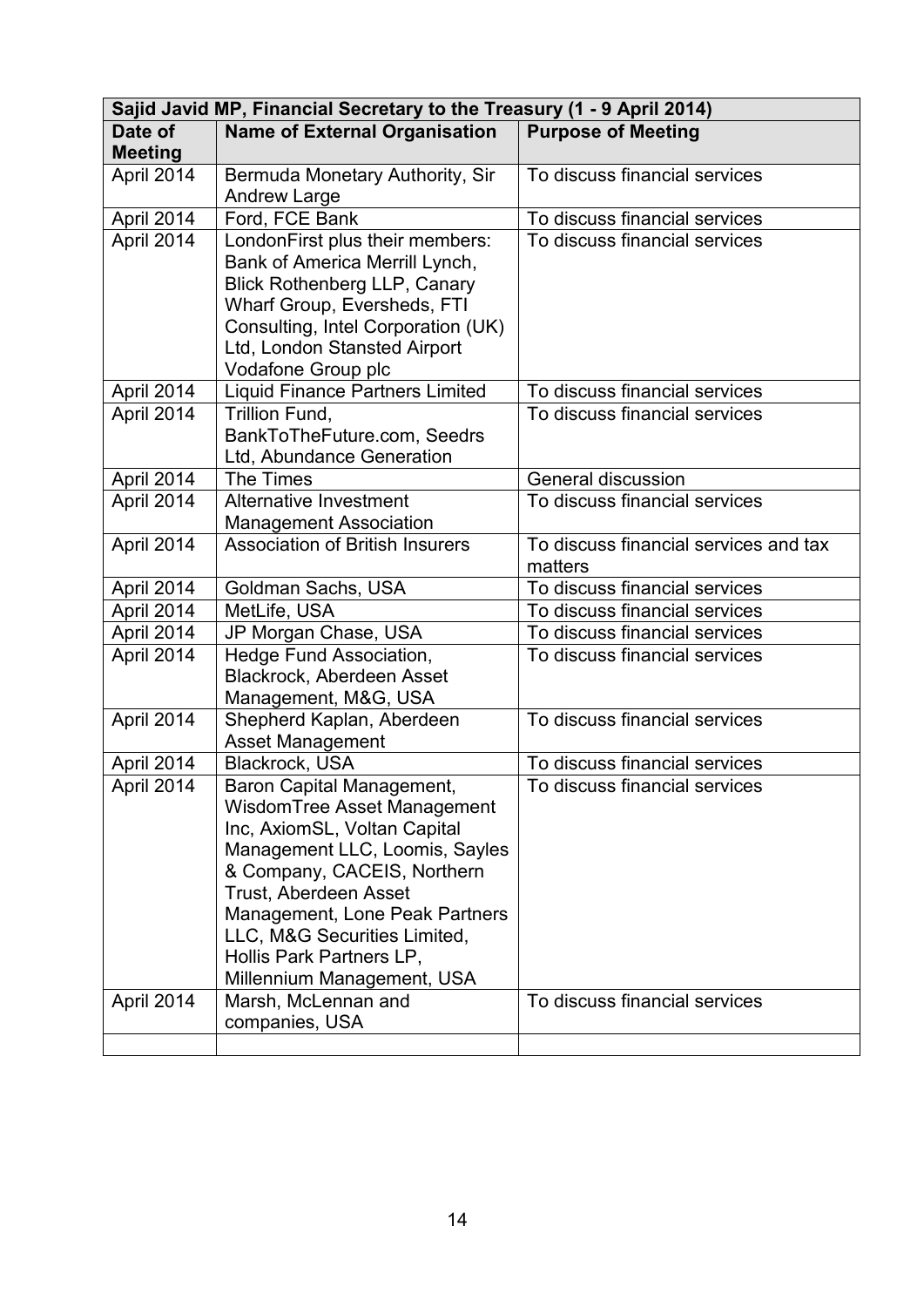|                  | Andrea Leadsom MP, Economic Secretary to the Treasury (9 April 2014 - Present)                                                                                                                                                                                                                                                                                                                                                                                                                                                                                                                                                                                          |                               |  |
|------------------|-------------------------------------------------------------------------------------------------------------------------------------------------------------------------------------------------------------------------------------------------------------------------------------------------------------------------------------------------------------------------------------------------------------------------------------------------------------------------------------------------------------------------------------------------------------------------------------------------------------------------------------------------------------------------|-------------------------------|--|
| Date of          | <b>Name of External Organisation</b>                                                                                                                                                                                                                                                                                                                                                                                                                                                                                                                                                                                                                                    | <b>Purpose of Meeting</b>     |  |
| <b>Meeting</b>   |                                                                                                                                                                                                                                                                                                                                                                                                                                                                                                                                                                                                                                                                         |                               |  |
| May 2014         | Royal Bank of Scotland                                                                                                                                                                                                                                                                                                                                                                                                                                                                                                                                                                                                                                                  | Introductory meeting          |  |
| May 2014         | <b>Promontory Financial Group</b>                                                                                                                                                                                                                                                                                                                                                                                                                                                                                                                                                                                                                                       | To discuss financial services |  |
| May 2014         | <b>Joint Trade Association members:</b><br>Association of British Insurers ABI,<br>Association of Foreign Banks AFB,<br><b>Association for Financial Markets</b><br>in Europe AFME, Association of<br>Investment Companies AIC,<br>Alternative Investment<br>Management Association AIMA,<br><b>British Bankers Association BBA,</b><br><b>British Private Equity &amp; Venture</b><br><b>Capital Association BVCA, Futures</b><br>Industry Association, Europe,<br><b>International Capital Market</b><br>Association ICMA, Investment<br>Management Association IMA,<br>International Swaps and<br>Derivatives Association ISDA,<br><b>Wholesale Markets Brokers'</b> | To discuss financial services |  |
|                  | <b>Association WMA</b>                                                                                                                                                                                                                                                                                                                                                                                                                                                                                                                                                                                                                                                  |                               |  |
| June 2014        | Dr Ros Altmann                                                                                                                                                                                                                                                                                                                                                                                                                                                                                                                                                                                                                                                          | To discuss financial services |  |
| June 2014        | Home Finance Forum: Bank of<br><b>England, Financial Conduct</b><br>Authority, Royal Bank of Scotland,<br>HSBC, Barclays, Nationwide,<br>Lloyds BG, Virgin Money,<br>Paragon, Tesco Bank, Council of<br>Mortgage Lenders, Building<br>Societies Association, Building<br>Societies Association, Intermediary<br>Mortgage Lenders Association,<br><b>British Bankers' Association,</b><br>Finance and Leasing Association,<br>Which?, Citizens Advice, Money<br><b>Advice Trust, Shelter</b>                                                                                                                                                                             | To discuss financial services |  |
| <b>June 2014</b> | <b>Barclays</b>                                                                                                                                                                                                                                                                                                                                                                                                                                                                                                                                                                                                                                                         | Introductory meeting          |  |
| June 2014        | Nationwide                                                                                                                                                                                                                                                                                                                                                                                                                                                                                                                                                                                                                                                              | Introductory meeting          |  |
| June 2014        | <b>HSBC</b>                                                                                                                                                                                                                                                                                                                                                                                                                                                                                                                                                                                                                                                             | Introductory meeting          |  |
| <b>June 2014</b> | <b>Islamic Financial Services Board</b>                                                                                                                                                                                                                                                                                                                                                                                                                                                                                                                                                                                                                                 | To discuss financial services |  |
| June 2014        | Santander                                                                                                                                                                                                                                                                                                                                                                                                                                                                                                                                                                                                                                                               | Introductory meeting          |  |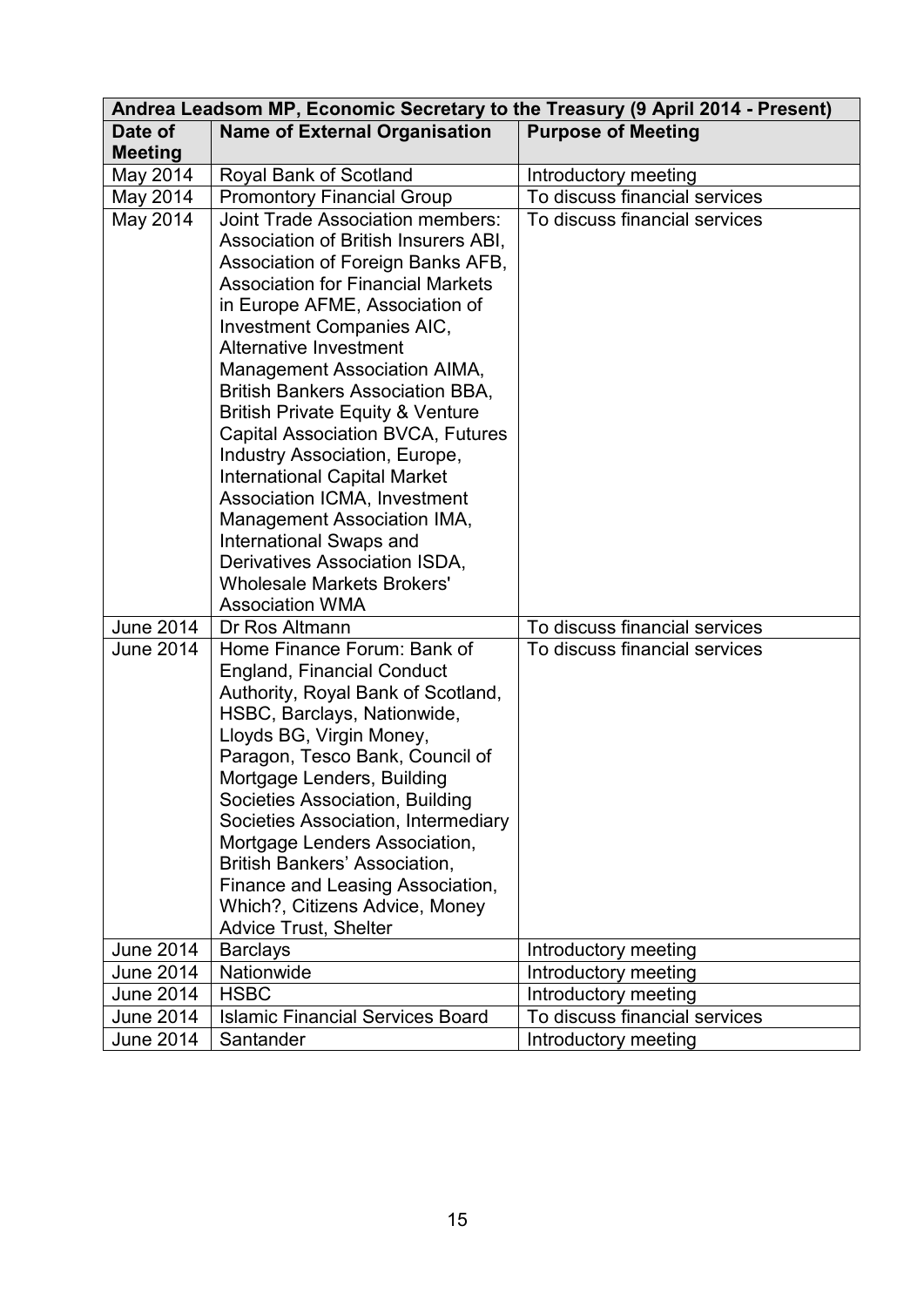|                           | David Gauke MP, Exchequer Secretary to the Treasury                                                                                                                                                                                                   |                                                         |  |  |
|---------------------------|-------------------------------------------------------------------------------------------------------------------------------------------------------------------------------------------------------------------------------------------------------|---------------------------------------------------------|--|--|
| Date of<br><b>Meeting</b> | <b>Name of External Organisation</b>                                                                                                                                                                                                                  | <b>Purpose of Meeting</b>                               |  |  |
| April 2014                | <b>Tax Incentivised Savings</b><br>Association (TISA)                                                                                                                                                                                                 | To discuss pensions and savings                         |  |  |
| April 2014                | <b>Association of British Insurers</b><br>(ABI)                                                                                                                                                                                                       | To discuss financial services and tax<br>matters        |  |  |
| April 2014                | <b>British Chambers of Commerce</b><br>(BCC), Confederation of British<br>Industry (CBI); Engineering<br>Employers Federation (EEF),<br>Forum of Private Business;<br><b>Federation of Small Businesses</b><br>(FSB); Institute of Directors (IoD)    | <b>Business Breakfast with Business</b><br>Associations |  |  |
| April 2014                | Discovery, Viacom, Ralph Lauren,<br>Johnson and Johnson, Lionsgate,<br><b>Advance Publications, Interpublic</b><br>Group, Schlumberger, Omnicon,<br>Walt Disney, Liberty Global, AMC<br>Networks, Thermo Fisher, and Eli<br>Lilly, Ernst & Young (EY) | To discuss tax matters                                  |  |  |
| April 2014                | Lionsgate                                                                                                                                                                                                                                             | To discuss tax matters                                  |  |  |
| April 2014                | Eli Lilly                                                                                                                                                                                                                                             | To discuss tax matters                                  |  |  |
| April 2014                | <b>Thermo Fisher</b>                                                                                                                                                                                                                                  | To discuss tax matters                                  |  |  |
| April 2014                | <b>Walt Disney</b>                                                                                                                                                                                                                                    | To discuss tax matters                                  |  |  |
| April 2014                | Omnicom                                                                                                                                                                                                                                               | To discuss tax matters                                  |  |  |
| April<br>2014             | Dunkin' Brands                                                                                                                                                                                                                                        | To discuss tax matters                                  |  |  |
| April 2014                | <b>Sapient Corporation</b>                                                                                                                                                                                                                            | To discuss tax matters                                  |  |  |
| April 2014                | <b>BlackRock Inc</b>                                                                                                                                                                                                                                  | To discuss tax matters                                  |  |  |
| April 2014                | Alere                                                                                                                                                                                                                                                 | To discuss tax matters                                  |  |  |
| April 2014                | Ford Motor Credit Company                                                                                                                                                                                                                             | To discuss tax matters                                  |  |  |
| April 2014                | Baker Hughes Inc.                                                                                                                                                                                                                                     | To discuss tax matters                                  |  |  |
| April 2014                | <b>Chicago Board Options Exchange</b><br>(CBOE)                                                                                                                                                                                                       | To discuss tax matters                                  |  |  |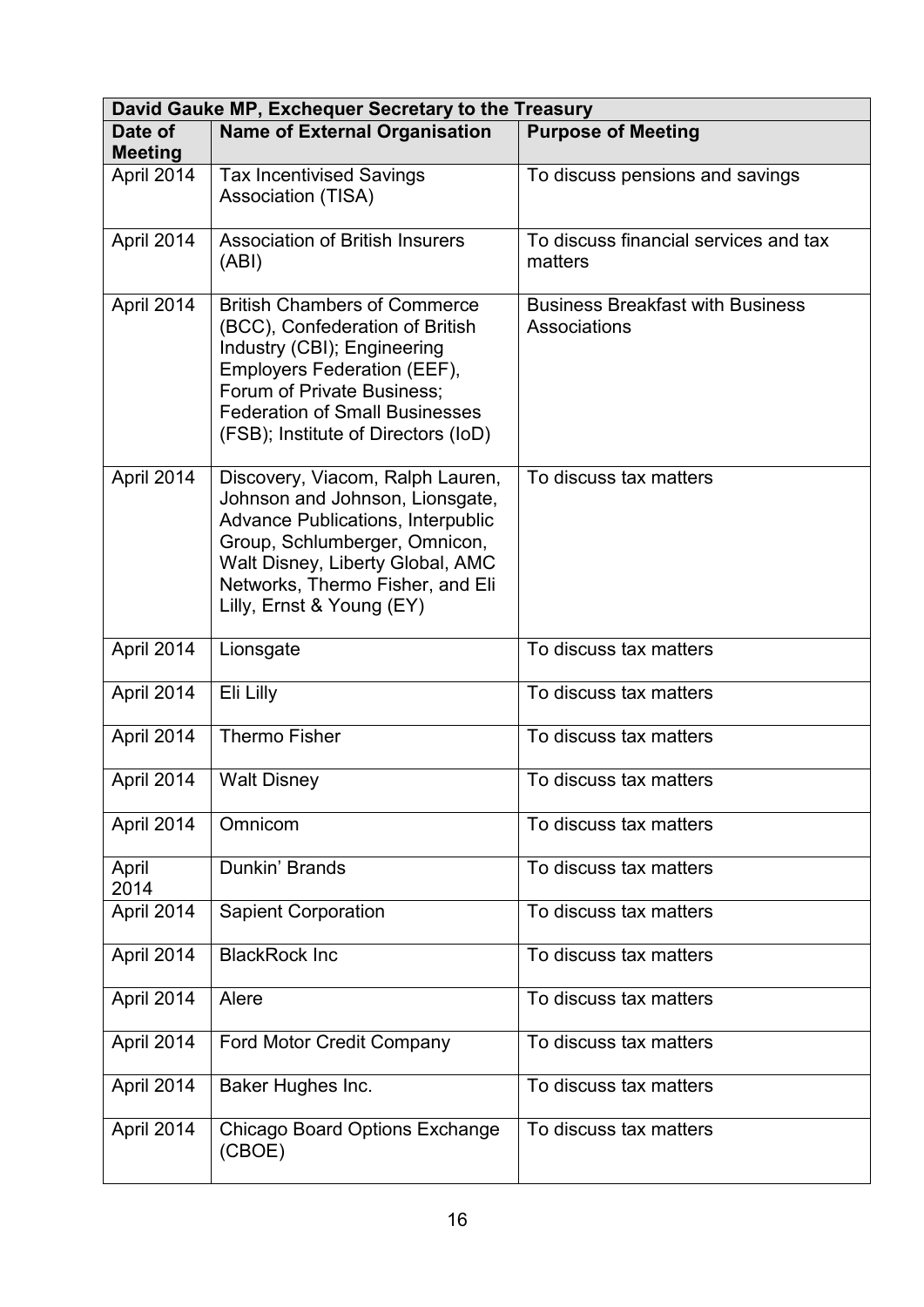| April 2014       | <b>Allstate Corporation</b>                                                                                                                                                                                                                                                  | To discuss tax matters       |
|------------------|------------------------------------------------------------------------------------------------------------------------------------------------------------------------------------------------------------------------------------------------------------------------------|------------------------------|
| April 2014       | CME Group Inc.                                                                                                                                                                                                                                                               | To discuss tax matters       |
| May 2014         | The Telegraph                                                                                                                                                                                                                                                                | <b>General discussion</b>    |
| May 2014         | <b>The Financial Times</b>                                                                                                                                                                                                                                                   | <b>General discussion</b>    |
| May 2014         | PricewaterhouseCoopers (PwC)                                                                                                                                                                                                                                                 | To discuss tax matters       |
| May 2014         | Business Forum on Tax and<br>Competitiveness: Diageo,<br>GlaxoSmithKline, General Electric,<br>Ford Motor Company, Amey plc.,<br>Royal Dutch Shell, Confederation<br>of British Industry (CBI)                                                                               | To discuss tax matters       |
| May 2014         | Institute of Chartered Accountants<br>in England and Wales (ICAEW)                                                                                                                                                                                                           | To discuss tax matters       |
| May 2014         | General Electric, Diageo, Reed<br>Elsevier, Unilever, Vesuvius,<br>Confederation of British Industry<br>(CBI)                                                                                                                                                                | To discuss tax matters       |
| May 2014         | <b>Association of British Bookmakers</b><br>(ABB), Ladbrokes, Paddy Power,<br>Coral, William Hill, Roar Betting                                                                                                                                                              | To discuss gambling taxation |
| <b>June 2014</b> | <b>Horizon Discovery</b>                                                                                                                                                                                                                                                     | To discuss tax matters       |
| <b>June 2014</b> | <b>Tax Journal International</b>                                                                                                                                                                                                                                             | <b>General discussion</b>    |
| <b>June 2014</b> | PricewaterhouseCoopers (PwC)                                                                                                                                                                                                                                                 | To discuss tax matters       |
| <b>June 2014</b> | Tax Professionals Forum: Grant<br>Thornton, KPMG, Institute of<br>Directors (IoD), Ernst & Young<br>(EY), Institute of Chartered<br>Accountants in England and Wales<br>(ICAEW), Bishop Fleming,<br><b>Chartered Institute of Taxation</b><br>(CIOT), Grays Inn Tax Chambers | To discuss tax matters       |